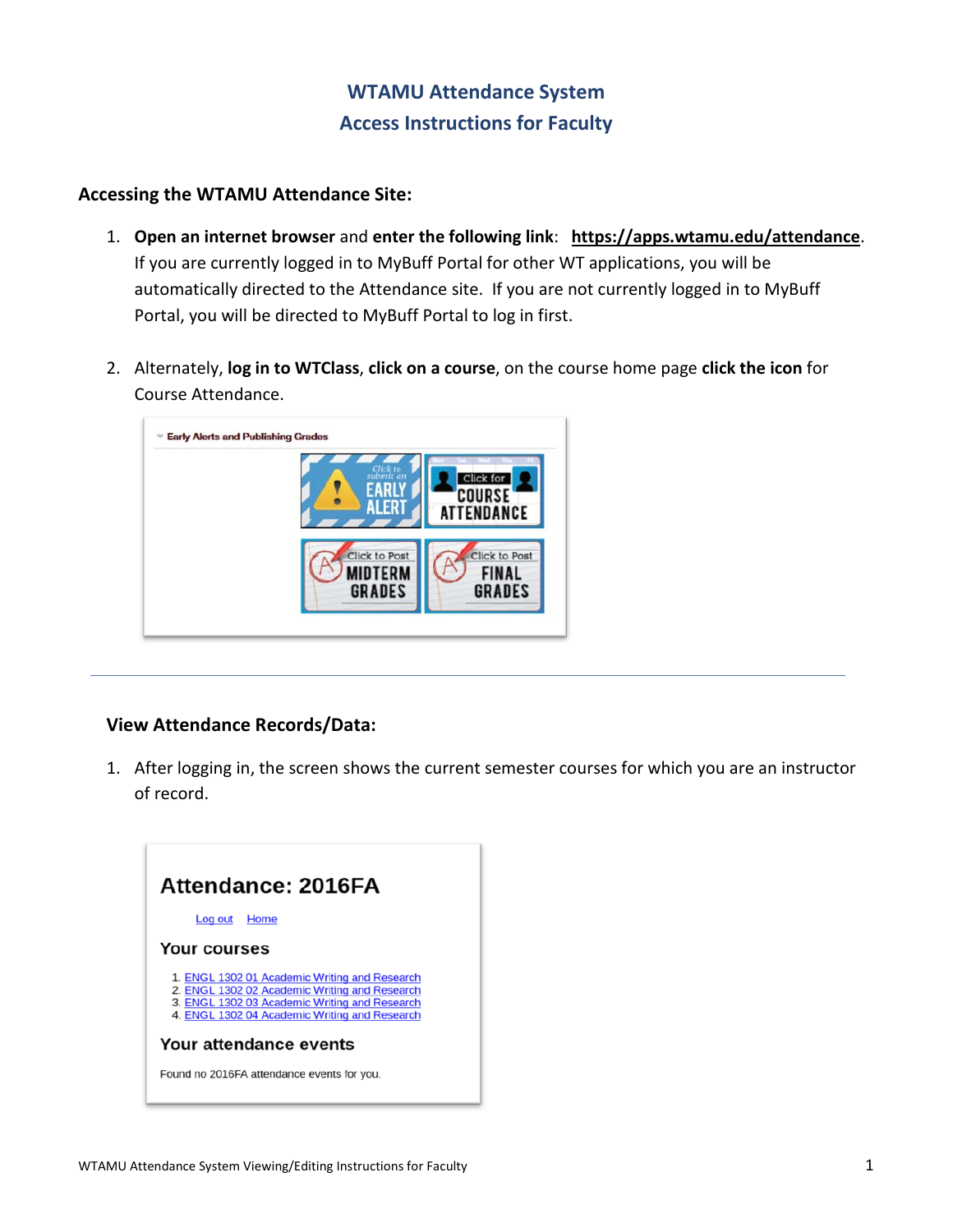- 2. **Click a course link** to access course attendance records for a specific course. Course meeting dates are listed in chronological order for the entire semester.
- 3. **Select a date** to view student attendance for that specific day. (Recorded by card swipe or by manual entry.) You will see a list of students identified with their attendance status as follows: 1) attended via swipe, 2) attended via roll call or 3) absent.

| <b>Attendance: 2016FA</b>                                                                           |                 |                           |
|-----------------------------------------------------------------------------------------------------|-----------------|---------------------------|
| Log out<br>Home<br><b>Return to list of dates</b>                                                   |                 |                           |
| ENGL 1302 01: Tuesday 30 August 2016 CC308                                                          |                 |                           |
| Click on a student to see his/her course attendance. Click here for a PDF version of this<br>report |                 |                           |
| Click here to amend this attendance report                                                          |                 |                           |
| Here is the list of enrolled students:                                                              |                 |                           |
| 1.                                                                                                  |                 | attended via swipe        |
| 2.                                                                                                  | <b>REDACTED</b> | attended via roll<br>call |
|                                                                                                     |                 | attended via swipe        |

4. **Click on a student** (name or picture) to view a report of the student's overall attendance for the course.

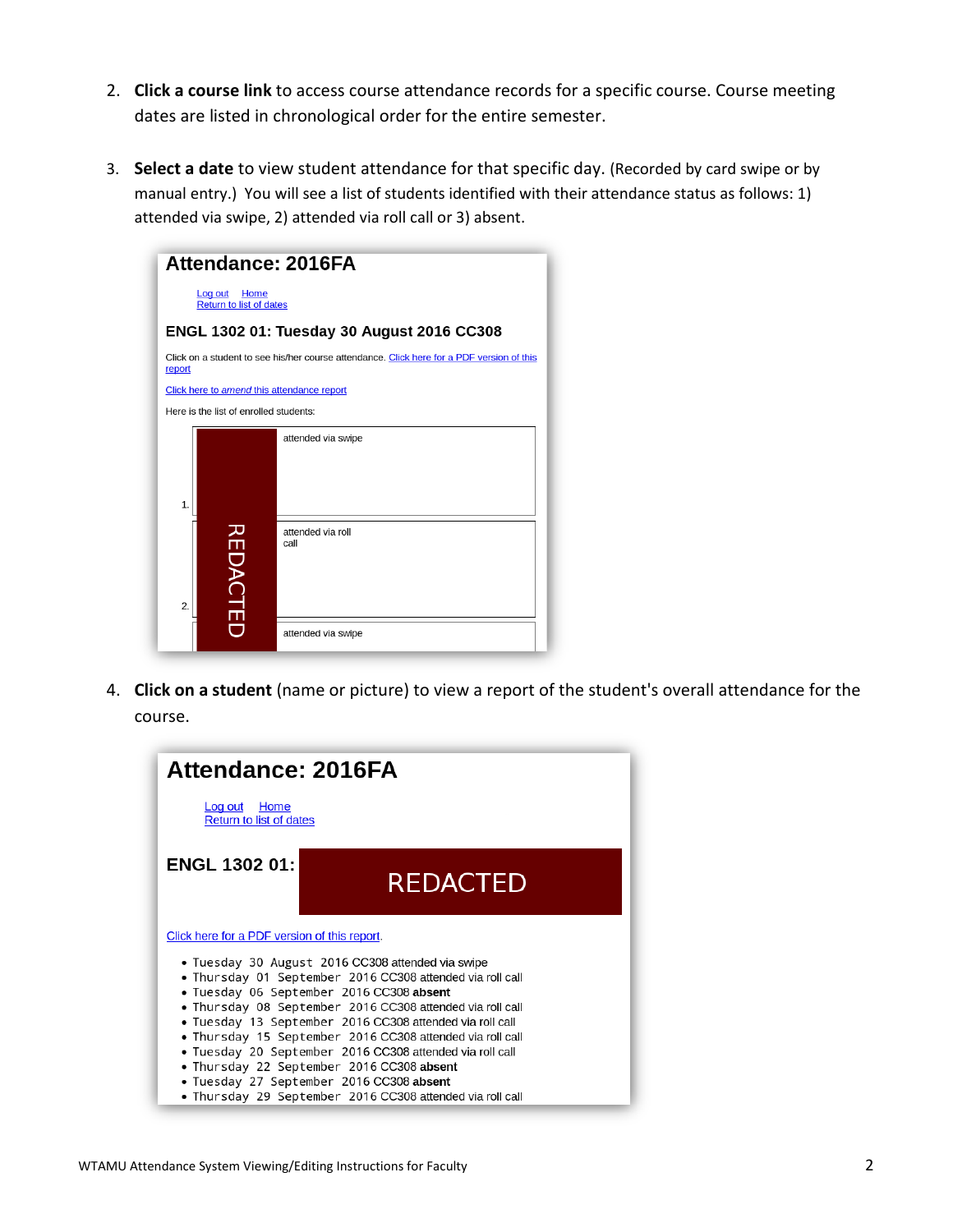### **Correcting/Making Changes to Attendance Records:**

1. Click the back arrow on your browser to return to the course meeting report for the specific date chosen.



- 2. Selecting the "**Click here to** *amend* **this attendance report"** link opens the editing options for this specific date.
- 3. **Click the check box** beneath the student to manually change the attendance status for the student. (from present to absent or absent to present)
- 4. To finalize your changes, **click the "Return to attendance report for this class meeting"** link at the top or bottom of the page.